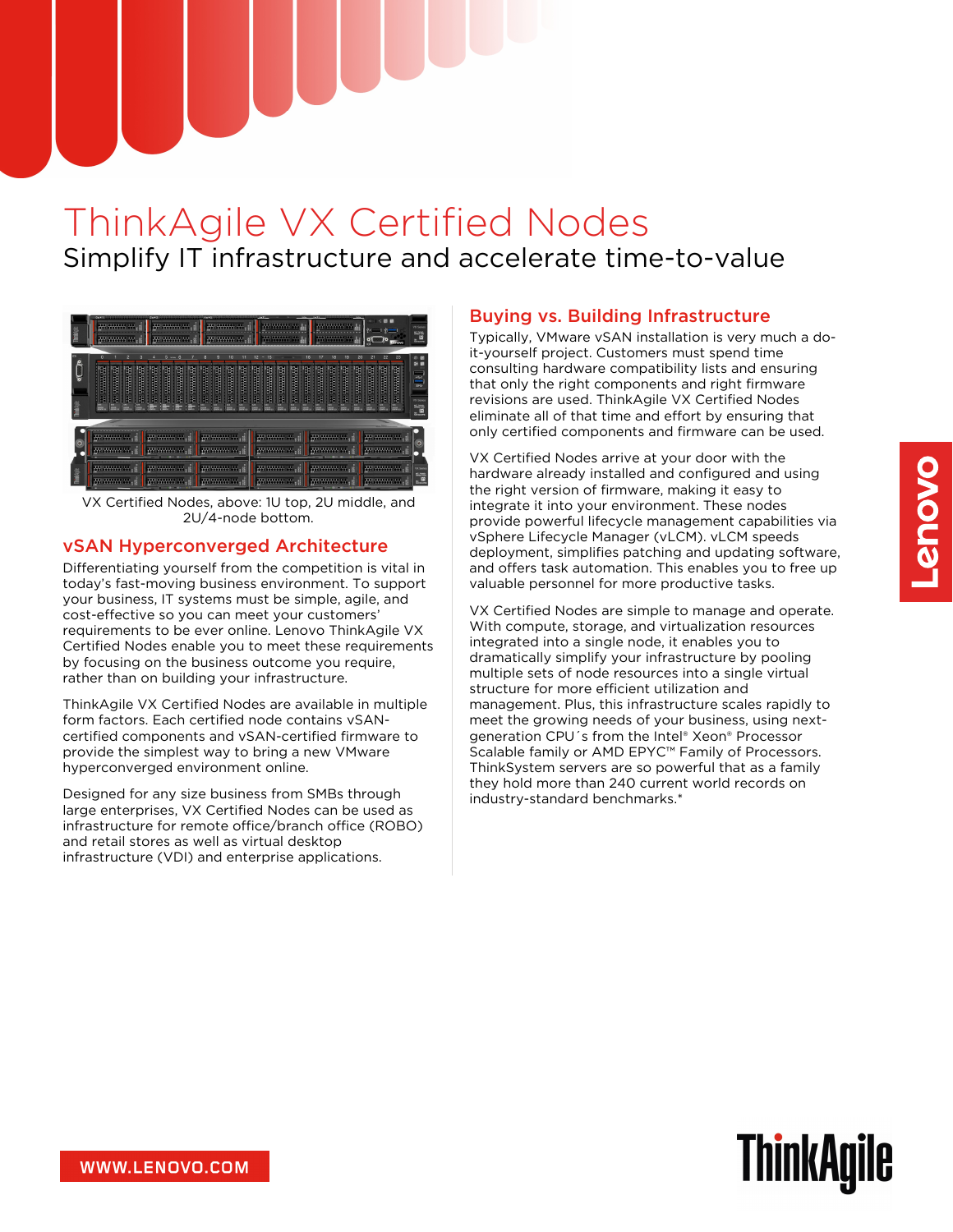There is no need for expensive IT overprovisioning. You can wait until you actually need additional resources before you pay for them. And for 7 years in a row, Lenovo servers have held the #1 reliability rating among all x86 servers worldwide†, so you won't need a huge inventory of service parts and "spare" servers.

#### Bottom Line

ThinkAgile VX Certified Nodes enable you to simplify your IT infrastructure and drive down costs through the combination of preloaded easy-to-use software on powerful, extremely reliable hardware. All VX Certified Nodes are backed by world-class Lenovo services and support.

The perfect complement to VX Certified Nodes, Lenovo's comprehensive data center services portfolio spans the entire life cycle of your Lenovo IT assets. Tailor your data center services to meet specific business needs and response-time targets with preconfigured support levels. Service options include assessment workshops, hardware installation, enterprise server software support, managed services, health checks, and more.

## VX 1U Certified Nodes Specifications

The ThinkAgile 1U VX3331 Certified Node, based on the ThinkSystem SR630 V2 which uses 3rd Gen Intel® Xeon® Scalable processors or ThinkSystem SR645 which uses the latest AMD EPYC™ 7003 Series Processors, is an ideal 2-socket 1U rack server for small businesses up to large enterprises that need industry-leading reliability, management, and security, as well as maximizing performance and flexibility for future growth.

| Model                   | VX3331 Certified Node                                                                                                                                                                                                | VX3376 Certified Node                               |
|-------------------------|----------------------------------------------------------------------------------------------------------------------------------------------------------------------------------------------------------------------|-----------------------------------------------------|
| Audience                | Small businesses up to large enterprises                                                                                                                                                                             |                                                     |
| Form Factor             | 1U                                                                                                                                                                                                                   | 1U                                                  |
| Processor               | Up to 2x 3rd Generation Intel <sup>®</sup> Xeon <sup>®</sup><br>Scalable processors, up to 270W                                                                                                                      | Up to 2x 64 core AMD EPYC 7003 Series<br>processors |
| Memory                  | 24x 128 GB DIMMs at 2933 MHz                                                                                                                                                                                         | 32x 128GB DIMMs at 3200 MHz                         |
| <b>GPU</b>              | 2x SW GPU up to 150W each                                                                                                                                                                                            | 3x SW GPU up tp 150W each                           |
| Drive Bays              | 12x 2.5" SAS/SATA<br>12x 2.5" NVMe<br>4x 3.5" SAS/SATA                                                                                                                                                               |                                                     |
| Disk Groups             | or $4$                                                                                                                                                                                                               |                                                     |
| Software Preloaded      | VMware ESXI, vSAN (Activation licenses optional)                                                                                                                                                                     |                                                     |
| Systems Management      | Single pane of glass with Lenovo XClarity Integrator for VMware vCenter and VMware<br>vSphere. Integrated management offering for discovery, monitoring, firmware updates,<br>configurations, and workload migration |                                                     |
| License Options         | Optional software licenses available through Lenovo OEM or standard VMware licenses                                                                                                                                  |                                                     |
| <b>Warranty Support</b> | 3- or 5-year customer replaceable unit and onsite service, next business day 9x5; optional<br>service upgrades                                                                                                       |                                                     |

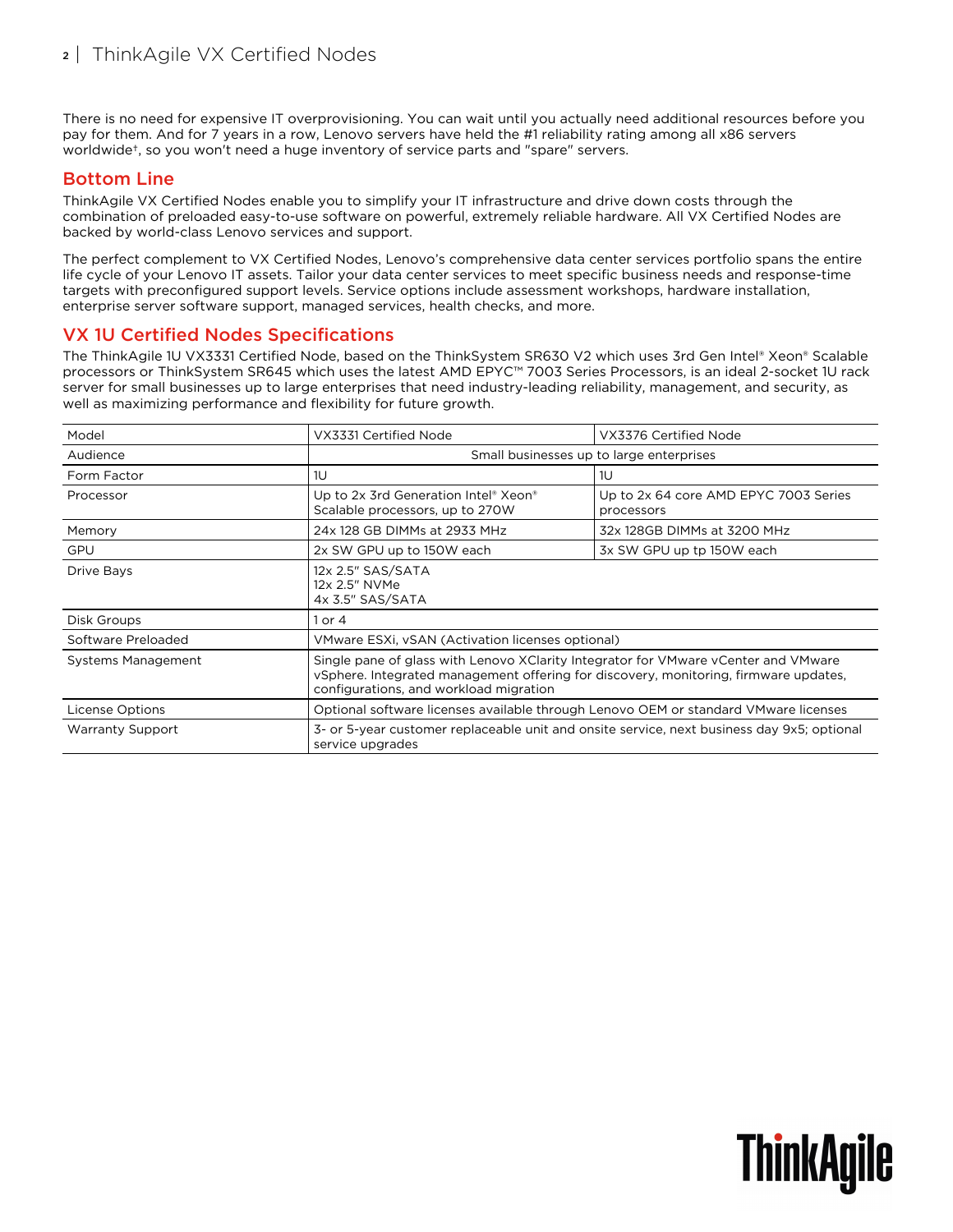## VX 2U Certified Nodes Specifications

First, the 2U VX7531 Certified Node, based on the ThinkSystem SR650 V2, is the optimum 2U 2-socket server, uses 3rd Gen Intel® Xeon® Scalable processors. It´s engineered to deliver high performance with 270W CPUs, low latency NVMe drives, and high-powered GPUs.

The 2U VX7576 Certified Node, also a 2U 2-socket server, uses the latest AMD EPYC™ 7003 Series Processors, it´s engineered to deliver high performance with 240W CPUs.

Both are for use at medium to large enterprises, managed and cloud service providers for high-performance workloads such as database, email, and collaboration.

| Model                     | VX7531 Certified Node                                                                                                                                                                                                | VX7576 Certified Node                                                              |
|---------------------------|----------------------------------------------------------------------------------------------------------------------------------------------------------------------------------------------------------------------|------------------------------------------------------------------------------------|
| Audience                  | Medium to large enterprises                                                                                                                                                                                          |                                                                                    |
| Form Factor               | 2U                                                                                                                                                                                                                   | 2U                                                                                 |
| Processor                 | Up to 2x 3rd Generation Intel <sup>®</sup> Xeon <sup>®</sup><br>Scalable processors, up to 270W                                                                                                                      | AMD EPYC™ 7003 Series processors, up to<br>240W                                    |
| Memory                    | 32x 128GB DIMMs at 3200MHz                                                                                                                                                                                           | 32x 128GB DIMMs at 3200MHz                                                         |
| GPU                       | 3x DW GPU up to 300W each<br>8x SW GPU up to 75W each<br>8x SW GPU up to 150W each                                                                                                                                   | 3x DW GPU up to 300W/each<br>8x SW GPU up to 75W/each<br>6x SW GPU up to 150W/each |
| Drive Bays                | 40x 2.5" SAS/SATA<br>32x 2.5" NVMe<br>16x 3.5" SAS/SATA                                                                                                                                                              | 36x 2.5" SAS/SATA<br>16x 3.5" SAS/SATA<br>32x 2.5" NVMe                            |
| Disk Groups               | $1$ or $5$                                                                                                                                                                                                           | Up to $5$                                                                          |
| Software Preloaded        | VMware ESXi, vSAN (Activation licenses optional)                                                                                                                                                                     |                                                                                    |
| <b>Systems Management</b> | Single pane of glass with Lenovo XClarity Integrator for VMware vCenter and VMware<br>vSphere. Integrated management offering for discovery, monitoring, firmware updates,<br>configurations, and workload migration |                                                                                    |
| <b>License Options</b>    | Optional software licenses available through Lenovo OEM or standard VMware licenses                                                                                                                                  |                                                                                    |
| <b>Warranty Support</b>   | 3- or 5-year customer replaceable unit and onsite service, next business day 9x5; optional<br>service upgrades                                                                                                       |                                                                                    |